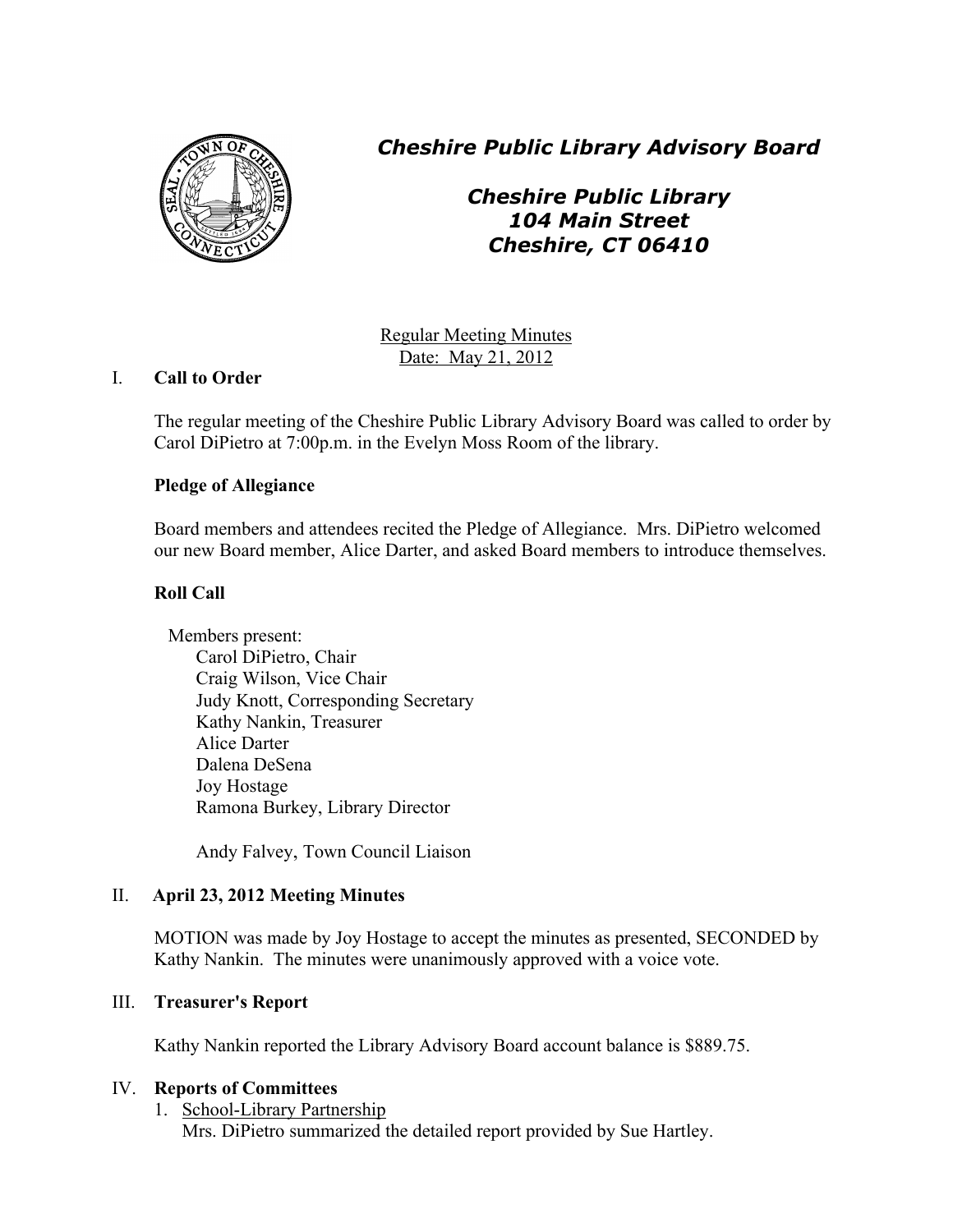The following programs are being offered through the Summer Reading Program and the Children's Educational Programs series:

- Monday,  $6/25$ : Al DeCant the Singing Principal; 3pm
- Wednesday, 6/27: "*Hooked on Llamas*" with Debbie Elias; 10am and 11:15am
- Mondays,  $7/9$  August 13: Story time for Children ages  $3\frac{1}{2}$  -5; 10am
- Tuesdays, 7/10 August 14: Mother Goose (birth-30 months); 9:30am and 10am.
- Tuesday, 7/31: Music Together (limit 25); 10-10:45am
- Wednesdays,  $7/11 -$ August 15: Teens and Tots (ages  $3\frac{1}{2}$  & up); 10-11am
- Wednesdays,  $7/11 -$  August 1: Famous Artist's Techniques for children ages 7 and up. 3-4:30pm. Limit 20 children.
- Thursday, 7/2 8/21 (No class on 8/14): *Gizmos, Gadgets and Goo*; 3-4pm
- Monday, 7/9: Julie Collier and *Birds of Prey*; 7pm
- Monday, 7/16: Traveling Lantern Theater presents "*Peter Pan*"; 7pm
- Monday, 8/6: Jim the Jester; 7pm
- Wednesday, 8/8: Jungle Jim; 3pm
- Monday, 8/13: *Go for the Stars* with Gary Pozatto; 7pm
- Wednesday, 8/15: Eric Nelson's Production and Use of Light; 2-3pm and 3:15- 4:15pm.
- Monday, 8/20: Reading Club Finale: 6:30pm Pre-concert Light Supper; 7pm *Camp Read-A-Lot with T-Bone.*

The renovations are going well in the Children's Room; the teen space is taking shape.

- Teen materials–a large part of the Manga collection is now up in the Quiet Area (temporarily).
- Hardcover and paperback collections have been temporarily relocated to wire racks and newly positioned large stack.
- Audio-visual materials Children's DVD collection is now temporarily in the Adult section near the adult DVDs. The Children's and Young adult audio books are located in the j fiction collection. Nicole has finished discarding the VHS tapes.
- Story Room all craft supplies have been moved out of closet and are now located in the Moss Room.
- Children's Office Mary Dattilo has offered Sue Hartley desk space and a computer in the lower level. Most materials from Children's Office are located in lower level.
- Sue thanked many staff who helped relocate the Children's materials. Also thanked Friends for the loan of a wire rack.
- 2. Marketing Plan (Mr. Wilson)

 The marketing plan is being implemented. This committee report can be removed from the agenda.

3. Strategic Plan (Mr. Wilson and Mrs. Burkey) Met tonight at 6pm. Prioritized our role and strategic topics. Working on a mission statement; would like to finalize by the June meeting.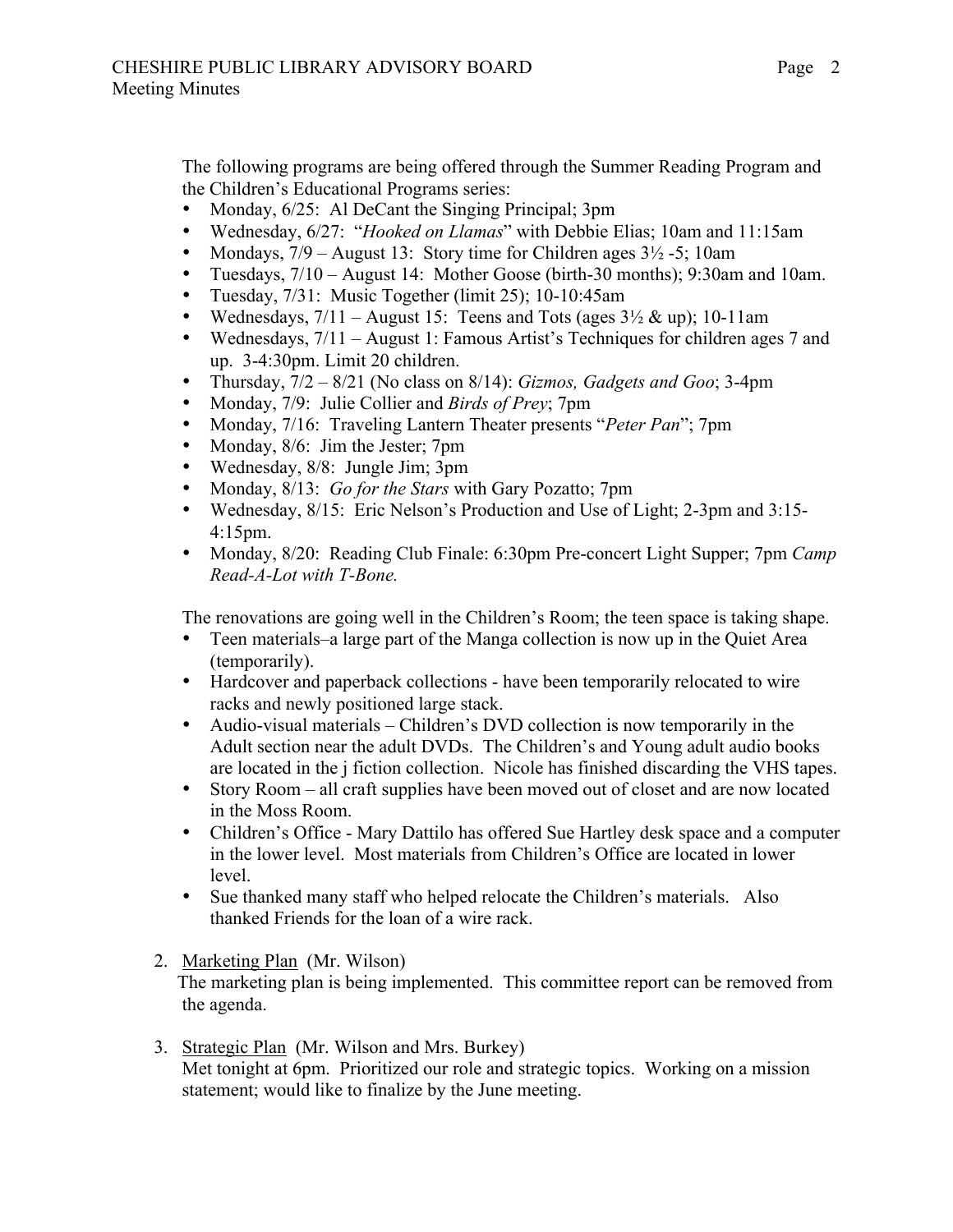### V. **Communications**

 Mrs. DiPietro has received emails from various organizations, including: ALTAFF (Association of Library Trustees, Advocates, Friends and Foundations); American Library Direct; ALA (American Library Association); ALA Graphics; Public Library Association; ACLB TrusteeTalk; and Booklistonline (part of ALA).

 Mrs. DiPietro reported receiving numerous e-mails about the topic: *What a Perk!* The Chicago Sun Times reported that the Town of Cicero, IL, provides Library Board members lifetime medical insurance for the member, spouse and children.

### VI. **Report of the Chair –** Carol DiPietro

Mrs. DiPietro shared news articles from the Waterbury Republican ("Less than Fine Time for Library") -- about the on-going renovations at the Cheshire Library and the Meriden Record-Journal notice about the construction. Mrs. DiPietro also shared reading about the West Haven Mobile Library. Mr. Wilson, Mrs. DiPietro, Mrs. Burkey and two members of the Friends meet last week to discuss fundraising for the Library.

### VII. **Report of the Library Director –** Ramona Burkey

See attached report.

#### **Technology**

Will debut our self-checks when the library reopens after carpeting/stack reconfiguration (mid- to late June). Likely to debut credit/debit payments at that time as well. Still waiting for the fiber optic network line to be terminated and cut over, and for Library Connection, Inc., our central computer site, to upgrade their network equipment in order to increase the speed of our connection.

#### **Programs and Services**

April's circulation was 35,433 items. Downloadable items were up 81% over April 2011. Overall, our circulation is down approximately 8% for the fiscal year to date.

We will offer very limited programming from now until late June due to construction and anticipated closures. On Sunday, June 3, we will welcome Grammy winner Stacy Phillips and master fiddler Damien Conolly as they perform traditional American and Irish music as part of our Sunday Showcase series.

The library will be closed on Monday, May 28 for Memorial Day. Please enjoy a safe and happy holiday.

#### **Personnel**

Congratulations to Ann-Marie Rahenkamp, our new Library Clerk, who was promoted from Library Page. I am currently working on 33 annual employee performance evaluations.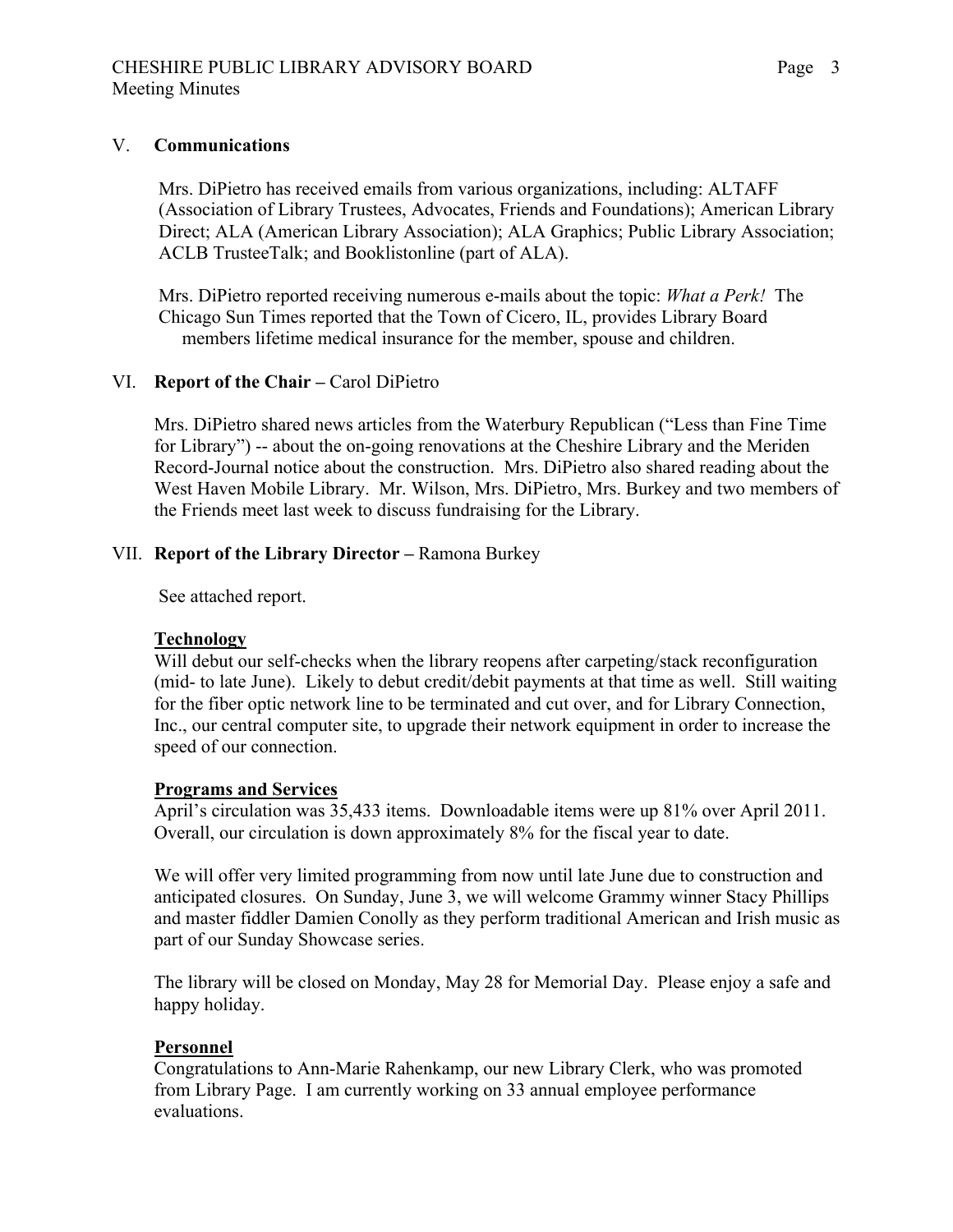### **Budget**

I have requested an additional capital appropriation of \$35,000 to cover most of the cost of carpet replacement as part of the reconfiguration process (the current carpet is over 16 years old). I had originally asked to cover this cost from the Julia Tompkins Fund, but the request did not make it through the Budget Committee of the Town Council. I will attend tomorrow night's Council meeting to request this capital appropriation. The Friends of the Cheshire Library are holding their annual meeting tonight and will consider Mrs. Burkey's request for \$30,000 to help with renovation costs; the Friends have already committed to giving \$10,000.

### **Buildings and Grounds**

Construction work began on May 10. Thus far, the demolition work in the new Teen Room has been completed, as well as the framing of the walls. We anticipate that the library will be closed for about a week in mid- to late June for carpeting and shelf reconfiguration; possibly the  $2<sup>nd</sup>$  or  $3<sup>rd</sup>$  week of June. As soon as they have a firm date, they will notify the community. Mrs. Burkey invited the Board to tour the renovations after the meeting.

#### **Policies and Planning**

The Strategic Planning Committee of the Library Board met on May 21 at 6:00 to discuss the results of the Strategic Plan Service Responses online survey, and to plan the next steps in the strategic plan renewal process.

#### **Other/Meetings**

I attended a monthly meeting with the Town Manager; RFID self-checkout training; several weekly library managers meetings; a monthly town department heads meeting; several weekly construction meetings and stack planning meetings; a union/management job descriptions meeting; a Friends of the Library budget meeting; a library technical services department monthly meeting; the Connecticut Library Association's annual conference; a Town Council meeting; a town information technology study group meeting; a meeting with the Town Manager and Finance Director to discuss the reconfiguration project; a library reference department monthly meeting; a library circulation department monthly meeting; a monthly library staff meeting; and a library children's department monthly meeting. Much of the Library Director's time has been spent dealing with the renovations.

#### VIII. **Unfinished Business**

None

### IX. **New Business**

Mr. Falvey apologized for missing recent Board meetings; the Town Council has been extremely busy. The extension of the construction budget will be on the Town Council agenda at tomorrow's meeting. He will advocate for this request to increase the construction grant. "Do it once; do it right." The request makes sense economically.